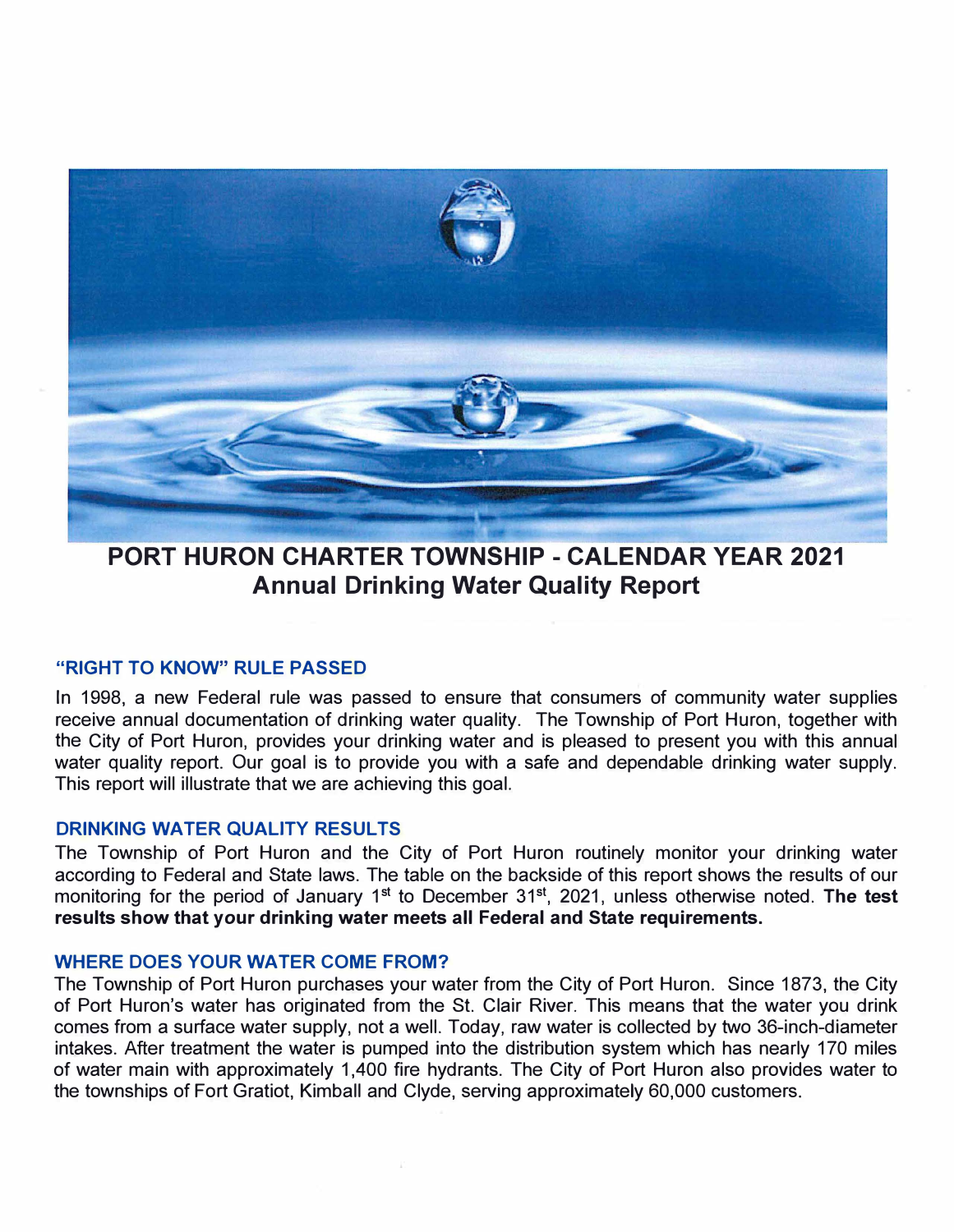#### **SOURCE WATER ASSESSMENT**

**The state performed an assessment of our source water in 2004 to determine the susceptibility of the potential for contamination. The susceptibility rating is on a six-tiered scale from "very low" to "high" based primarily on geologic sensitivity, water chemistry and contaminant sources. The susceptibility of our source is "highly susceptible" given the land uses and potential contaminant sources within the source water area. A copy of the full report is available by calling the Port Huron Water Treatment Plant at 810-984-9780.** 

#### **HEAL TH AND SAFETY INFORMATION**

**Drinking water, including bottled water, may be reasonably expected to contain at least small amounts of some contaminants. The presence of these contaminants does not necessarily pose a health risk. More information can be obtained by calling EPA's Safe Drinking Water Hotline, 800.426.4791. The sources of both tap and bottled drinking water include rivers, lakes, streams, ponds, reservoirs, springs, and wells. As water travels over the surface of land or through the ground, it dissolves naturally occurring minerals and, in some cases, radioactive materials, and can**  also pick up substances resulting from animal or human activity

# **CONTAMINANTS THAT MAY BE PRESENT IN SOURCE WATER INCLUDE:**

*Microbial contaminants,* **such as viruses and bacteria, which may come from sewage treatment plants, septic systems, agricultural livestock operations, and wildlife.** 

*Inorganic contaminants,* **such as salts and metals, which can be naturally-occurring, or result from urban storm water runoff, industrial or domestic wastewater discharges, oil and gas production, mining or farming.** 

*Pesticides and Herbicides* **which may come from a variety of sources such as agriculture and residential uses.** 

*Radioactive contaminants,* **which can be naturally occurring or the result of oil and gas production and mining activities.** 

*Organic chemical contaminants,* **including synthetic and volatile organic chemicals, which are byproducts of industrial processes and petroleum production, and can also come from gas stations, urban storm water runoff, and septic systems.** 

**All of these contaminants were below the level of concern in Port Huron's water. To ensure that tap water is safe, the EPA prescribes regulations which limit the amount of certain contaminants in water provided by public water systems. The Food and Drug Administration (FDA) establishes limits for contaminants in bottled water, which must provide the same protection for public health.** 

## **MORE INFORMATION ABOUT CONTAMINANTS AND POTENTIAL HEALTH EFFECTS CAN BE OBTAINED BY CALLING THE ENVIRONMENTAL PROTECTION AGENCY'S (EPA'S) SAFE DRINKING WATER HOTLINE AT 800.426.4791**

### **INFORMATION FOR VULNERABLE POPULATIONS**

**Some people may be more vulnerable to contaminants in drinking water than the general population. lmmuno-compromised persons such as persons undergoing chemotherapy, persons who have undergone organ transplants, people with HIV/AIDS or other immune system disorders, some elderly, and infants can be particularly at risk from infections. These people should seek advice about drinking water from their health care providers. Federal guidelines on appropriate means to lessen the risk of infection by cryptosporidium and other microbiological contaminants are also available from EPA's Safe Drinking Water Hotline, 800.426.4791.** 

#### **INFORMATION ABOUT LEAD**

**Information about lead: If present, elevated levels of lead can cause serious health problems, especially for pregnant women and young children. Lead in drinking water is primarily from materials and components associated with service lines and home plumbing. Port Huron Township is**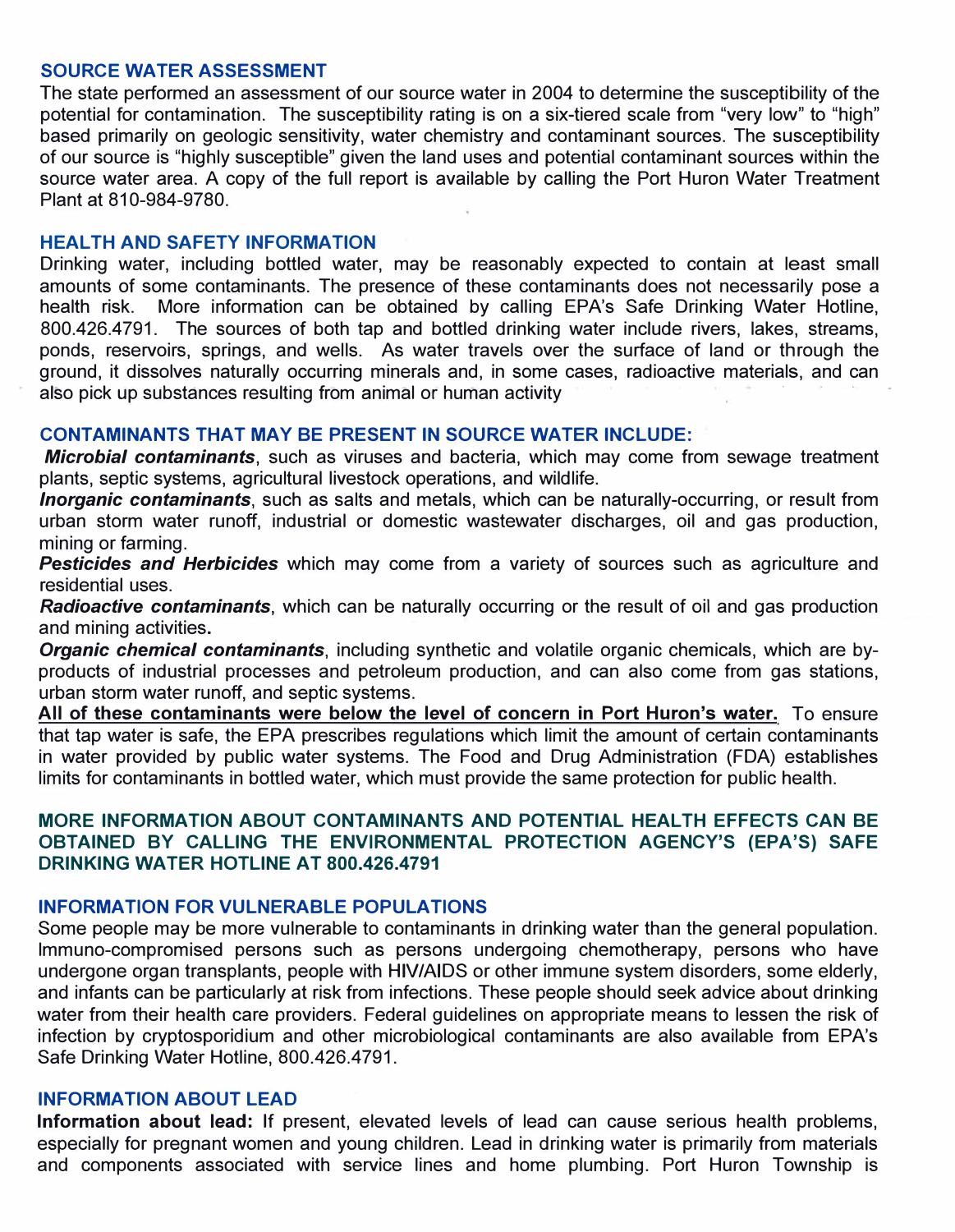**responsible for providing high quality drinking water, but cannot control the variety of materials used in plumbing components. When your water has been sitting for several hours, you can minimize the potential for lead exposure by flushing your tap for 30 seconds to 2 minutes before using water for drinking or cooking. If you have a lead service line it is recommended that you run your water for at least 5 minutes to flush water from both your home plumbing and the lead service line. If you are concerned about lead in your water, you may wish to have your water tested. Information on lead in drinking water, testing methods, and steps you can take to minimize exposure is available from the Safe Drinking Water Hotline or at http://www.epa.gov/safewater/lead.** 

**SERVICE CONNECTIONS: The Township of Port Huron has a total of 3556 metered service connections, with 2,645 service lines of unknown material. Of those unknown service lines 105, or <1 %, are believed to be of lead material. These numbers will be updated each year as we work through our Distribution System Materials Inventory.** 

**Infants and children who drink water containing lead could experience delays in their physical or**  mental development. Children could show slight deficits in attention span and learning disabilities. **Adults who drink this water over many years could develop kidney problems or high blood pressure.** 

# **DEFINITIONS**

*Parts per million (ppm)* **and** *parts per billion (ppb)* **- ppm <sup>=</sup>Parts per million, or milligrams per liter (mg/I). ppb = Parts per billion, or micrograms per liter (µg/I). One ppm can be equated to a single penny in \$10,000. One ppb is a single penny in \$10,000,000.** 

*Maximum Contaminant Level Goal (MCLG)* **- The MCLG is the level of a contaminant in drinking water below which there is no known or expected health risk. MCLGs provide a margin of safety.** 

*Maximum Contaminant Level (MCL)-* **The MCL is the highest level of a contaminant that is allowed in drinking water. MCLs are set as close to the MCLGs as feasible, using the best available treatment technology. MCLs are set at very stringent levels by the State and Federal government.** 

*Maximum Residual Disinfectant Level (MRDL)* **- Means the highest level of a disinfectant allowed in drinking water. There is convincing evidence that addition of a disinfectant is necessary for control of microbial contaminants.** 

*Maximum Residual Disinfectant Level Goal (MRDLG)* **- Means the level of a drinking water disinfectant below which there is no known or expected risk to health. MRDLGs do not reflect the benefits of the use of disinfectants to control microbial contaminants.** 

# *Nephelometric Turbidity Unit (ntu)* **measures clarity.**

*Turbidity -* **The cloudy appearance of water caused by the presence of tiny particles. High levels of turbidity may interfere with proper water treatment and monitoring.** 

*Action Level (AL)* **- The concentration of a contaminant which, if exceeded, triggers treatment or other requirements which a water system must follow.** 

*Treatment Technique (TT)* **- A treatment technique is a required process intended to reduce the level of a contaminant in drinking water.** 

*90th Percentile* **- This is the value obtained after disregarding 10 percent of the samples taken that had the highest levels. For example, if 10 samples are taken, the 90th percentile is determined by disregarding the highest result, which represents 10 percent of the samples.** 

*ND* **- not detected** *na* **- not applicable/available.** 

# **QUESTIONS, COMMENTS?**

**If you have any questions or comments or would like to receive more specific information about the quality of your water, please feel free to call 810.987-6600.**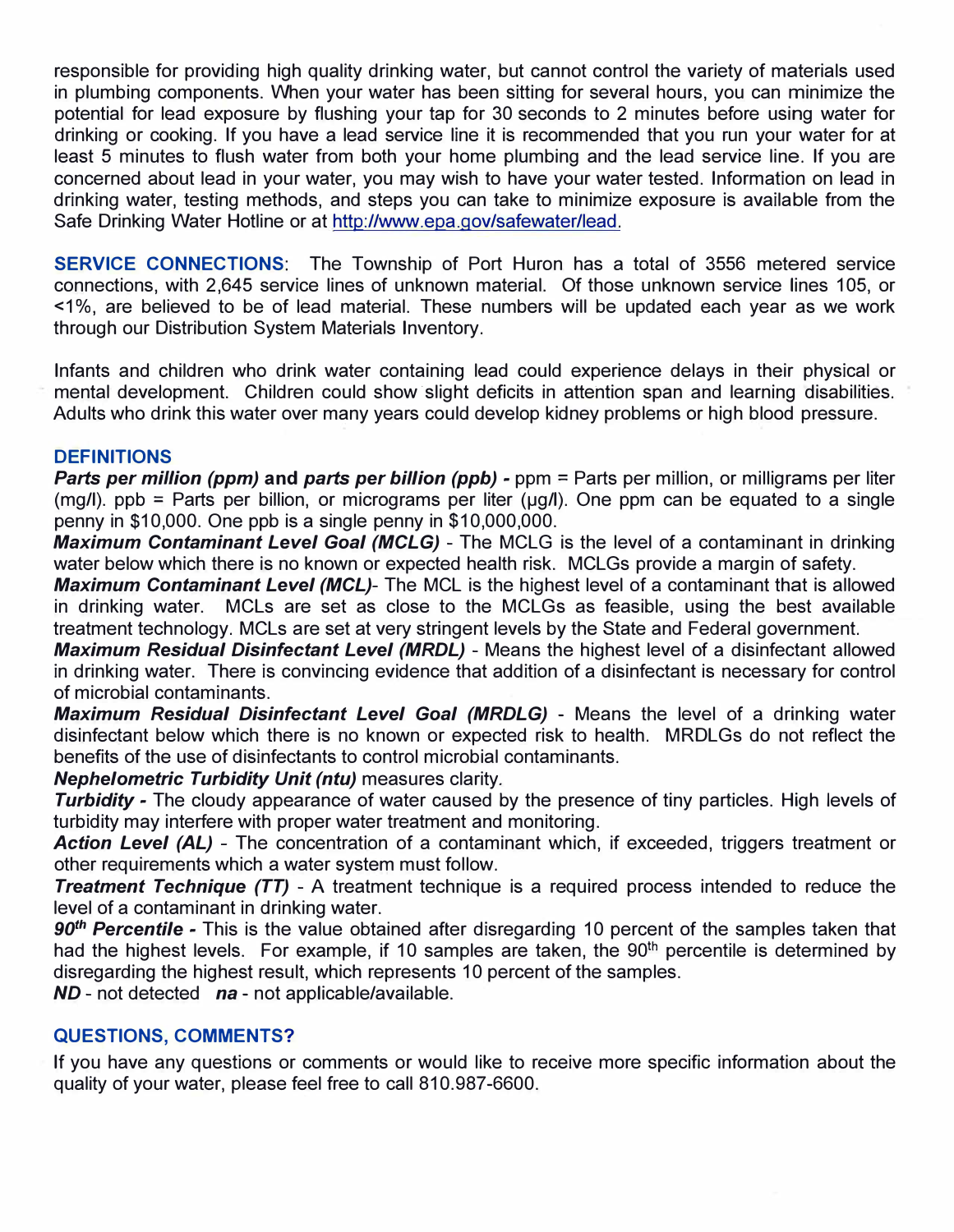Here are the contaminants that were detected in our water. ALL ARE BELOW ALLOWED LEVELS. *Not listed are the hundreds of contaminants tested for, but not found in our water.* 

|                                        |                |                |                              |                                                                                                                                                                                                                                                       | ikoi nkoulio fun zuzi                                                 |                              |                                                                                                                                    |  |
|----------------------------------------|----------------|----------------|------------------------------|-------------------------------------------------------------------------------------------------------------------------------------------------------------------------------------------------------------------------------------------------------|-----------------------------------------------------------------------|------------------------------|------------------------------------------------------------------------------------------------------------------------------------|--|
| Regulated<br>Contaminant               | <b>MCL</b>     | <b>MCLG</b>    | Level<br><b>Detected</b>     | Range of<br><b>Detection</b>                                                                                                                                                                                                                          | <b>Sample</b><br><b>Dates</b>                                         | <b>Violation</b><br>Yes / No | <b>Typical source of</b><br>contamination                                                                                          |  |
|                                        |                |                |                              |                                                                                                                                                                                                                                                       | Regulated Inorganic Parameters (monitored at the plant tap)           |                              |                                                                                                                                    |  |
| Fluoride (ppm)                         | 4              | $\overline{4}$ | 0.49                         | $0.00$ to $0.96$                                                                                                                                                                                                                                      | $08 - 10 - 21$                                                        | No                           | Erosion of natural deposits; water<br>additive which promotes strong teeth;<br>discharge from fertilizer and aluminum<br>factories |  |
| Nitrate (ppm)                          | 10             | 10             | 0.27                         | na                                                                                                                                                                                                                                                    | $08 - 10 - 21$                                                        | No                           | Decomposition of organic matter and<br>surface water runoff                                                                        |  |
| Sulfate (ppm)                          | 250            | 250            | 19                           | na                                                                                                                                                                                                                                                    | $8 - 12 - 20$                                                         | N <sub>0</sub>               | Run off from fertilizer use, leaching from<br>septic tanks, sewage, erosion of natural<br>deposits.                                |  |
| Chromium (ppb)                         | 100            | 100            | 1.2                          | na                                                                                                                                                                                                                                                    | $8 - 12 - 20$                                                         | No                           | Discharge from steel and plup mills,<br>erosion of natural deposits.                                                               |  |
| Cadmium (ppb)                          | 5              | 5              | .22                          | na                                                                                                                                                                                                                                                    | $8 - 12 - 20$                                                         | N <sub>0</sub>               |                                                                                                                                    |  |
| Chloride (ppm)                         | 250            | 250            | 12                           | na                                                                                                                                                                                                                                                    | $8 - 04 - 17$                                                         | No                           | Erosion of deposits.                                                                                                               |  |
| Nickel (ppm)                           | na             | na             | 0.0026                       | na                                                                                                                                                                                                                                                    | $8 - 12 - 20$                                                         | N <sub>0</sub>               |                                                                                                                                    |  |
| Barium<br>(ppm)                        | $\overline{2}$ | $\overline{2}$ | 0.014                        | na                                                                                                                                                                                                                                                    | 08-12-20                                                              | No                           | Discharge from drilling wastes;<br>Discharge from metal refineries; erosion<br>of natural deposits and discharge from<br>mines     |  |
| Selenium (ppb)                         | 50             | 50             | 3.5                          | na                                                                                                                                                                                                                                                    | $08 - 12 - 20$                                                        | N <sub>0</sub>               |                                                                                                                                    |  |
|                                        |                |                |                              |                                                                                                                                                                                                                                                       | <b>Regulated Parameter (monitored at the plant tap)</b>               |                              |                                                                                                                                    |  |
| Turbidity (ntu)                        | <b>TT</b>      | na             | 0.08                         | $0.04$ to $0.08$                                                                                                                                                                                                                                      | Daily                                                                 | N <sub>0</sub>               | Soil runoff, suspended matter in river<br>water. Indicator of effective filtration<br>system                                       |  |
|                                        |                |                |                              |                                                                                                                                                                                                                                                       | Regulated Organic Parameters (monitored at the plant tap)             |                              |                                                                                                                                    |  |
| Total Organic<br>Carbon                |                |                |                              | The Total Organic Carbon (TOC) removal ratio is calculated as the ratio between the<br>actual TOC removal and the TOC removal requirements. The TOC was measured<br>quarterly and because the level was low, there is no requirement for TOC removal. |                                                                       | No                           | Naturally Present in the Environment                                                                                               |  |
|                                        |                |                |                              |                                                                                                                                                                                                                                                       | Regulated Inorganic Parameters (monitored in the distribution system) |                              |                                                                                                                                    |  |
| Regulated<br>Contaminant               | <b>MCL</b>     | <b>MCLG</b>    | Running<br>Annual<br>Average | <b>Monthly</b><br>Ratio<br>Range                                                                                                                                                                                                                      | Sampling<br>Frequency                                                 | <b>Violation</b><br>Yes / No | <b>Typical source of</b><br>contamination                                                                                          |  |
|                                        | (MRDL)         | (MRDLG)        |                              |                                                                                                                                                                                                                                                       |                                                                       |                              |                                                                                                                                    |  |
| Chlorine (ppm)                         | 4              | $\overline{4}$ | .701                         | $.10 \text{ to } .12$                                                                                                                                                                                                                                 | Daily                                                                 | No                           | Water additive for disinfection                                                                                                    |  |
|                                        |                |                |                              |                                                                                                                                                                                                                                                       | Regulated Organic Parameters (monitored in the distribution system)   |                              |                                                                                                                                    |  |
| TTHM (ppb)<br>Total<br>Trihalomethanes | 80             | na             | 29.8                         | 14.0 to 46.0                                                                                                                                                                                                                                          | Quarterly<br>in 2021                                                  | No                           | By-products of drinking water<br>chlorination                                                                                      |  |
| $HAAS$ (ppb)<br>Haloacetic Acids       | 60             | na             | 14.5                         | 4.2 to $20.0$                                                                                                                                                                                                                                         | Quarterly<br>in 2021                                                  | No                           | By-products of drinking water<br>chlorination                                                                                      |  |